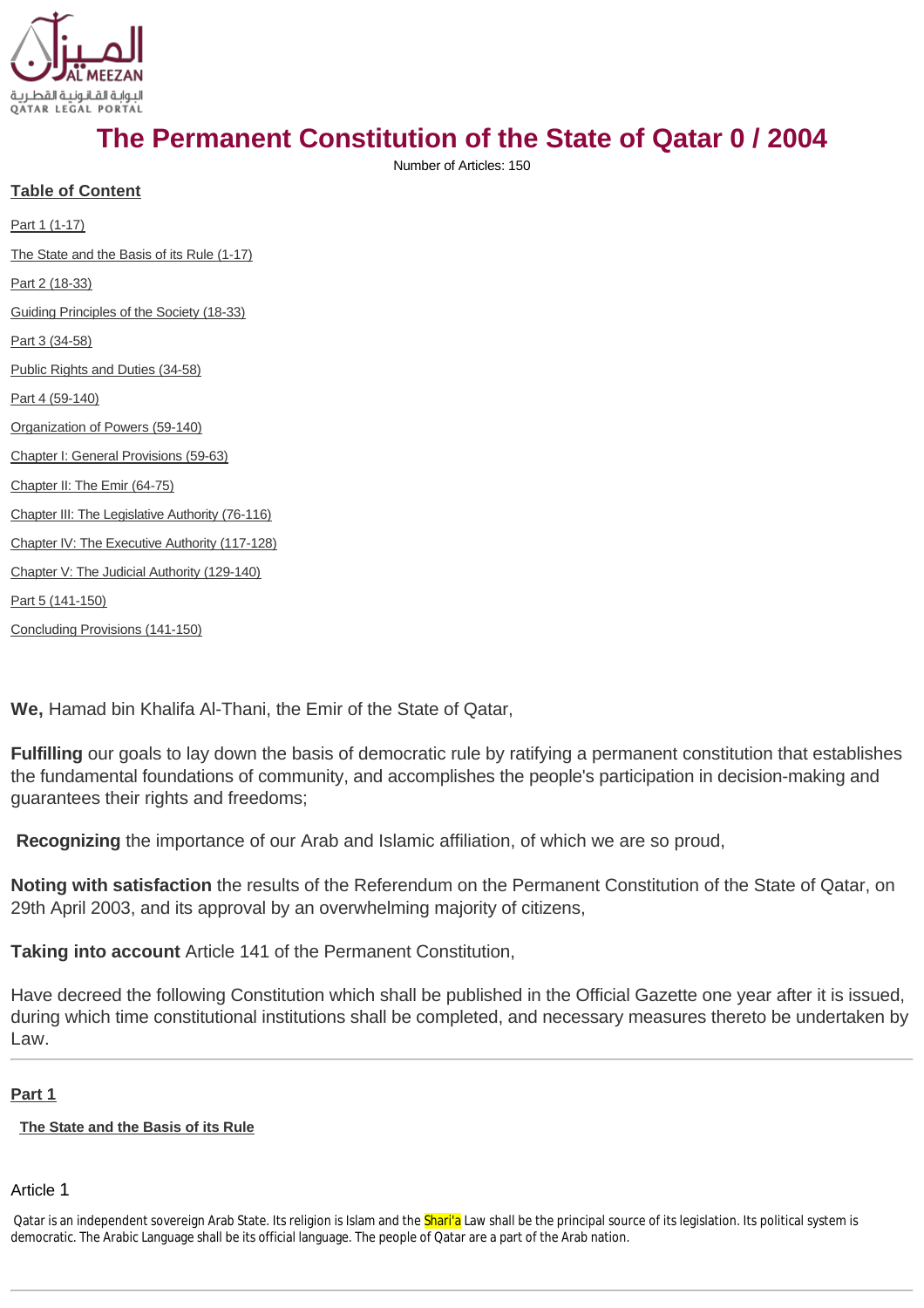The capital of the State is Doha City; the capital may be transferred to any other location by law. The State shall exercise sovereignty on its own territory, and may neither relinquish this sovereignty nor cede any part of its territory.

#### Article 3

The Law shall specify the flag, emblem, decorations and badges of the State, and the National Anthem.

#### Article 4

The Law shall determine the financial and banking systems of the State and specify its official currency.

### Article 5

The State shall preserve its independence, sovereignty, territorial safety and integrity, security and stability, and shall defend itself against aggression.

#### Article 6

The State shall respect international charters and conventions and shall strive to implement all international agreements, charters and conventions to which it is party.

#### Article 7

The foreign policy of the State is based on the principles of strengthening international peace and security by means of encouraging peaceful resolution of international disputes, supporting the right of peoples to self-determination, not interfering in the domestic affairs of other states, and cooperating with all peace-loving nations.

### Article 8

The rule of the State is hereditary in the family of Al-Thani and in the line of the male descendants of Hamad Bin Khalifa Bin Hamad Bin Abdullah Bin Jassim.

The rule shall be inherited by the son appointed as Crown Prince by the Emir. In the event that there is no such heir, the prerogatives of rule shall pass to the member of the family named by the Emir as Crown Prince, and his male descendants shall inherit such rule.

The provisions regarding the rule of the State and the accession shall be determined by legislation that shall be issued within a year from the date that this Constitution shall come into force. The present Law shall have the power of the Constitution.

### Article 9

The Emir shall, by an Emiri Order, appoint a Crown Prince after consultation with members of the Ruling Family and wise people (*Ahal Alhal wal agd*) in the State. The Crown Prince must be a Muslim born to a Qatari Muslim mother.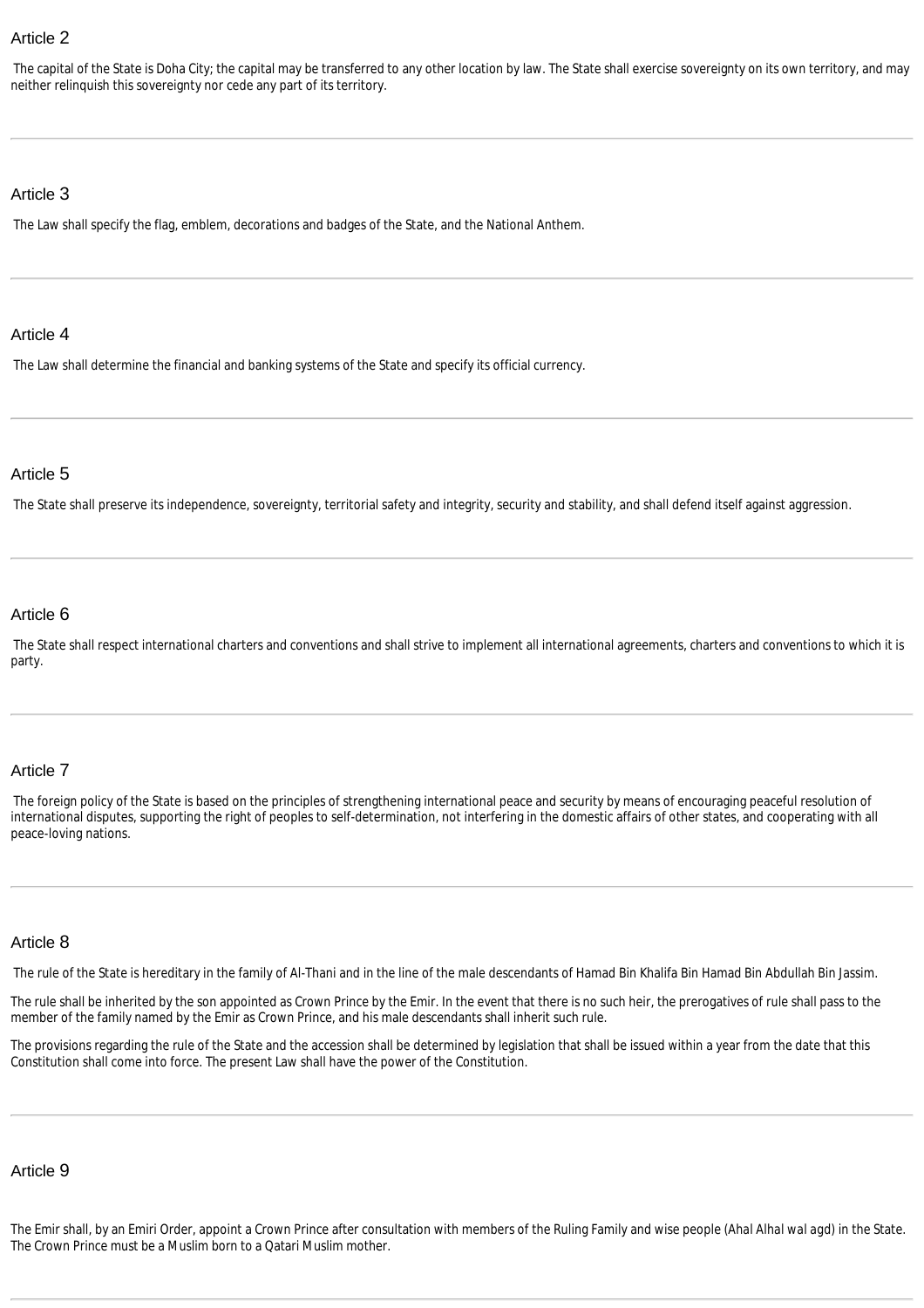The Crown Prince, on his appointment, shall take the following oath: -

"I, ..., do solemnly swear by Almighty Allah to respect the Shari'a Law, the Constitution and the Laws thereof, maintain the independence of the State and safeguard its territorial integrity, defend the freedom and interests of its people, and be loyal to the State and the Emir".

#### Article 11

The Crown Prince shall assume the powers and discharge the functions of the Emir on his behalf during the Emir's absence from the country, or in the event of temporary unavoidable circumstances.

#### Article 12

The Emir may, by an Emiri Order, delegate to the Crown Prince the exercise of some of his powers and the discharge of such aspects of his functions as are deemed necessary. In this event, the Crown Prince shall preside over the sessions of the Council of Ministers whenever he is in attendance.

#### Article 13

Subject to the provisions of the two preceding Articles, and when it is not possible to delegate powers to the Crown Prince, the Emir may, by an Emiri Order, designate a deputy from the Ruling Family to discharge such other of his powers and functions as the Emir so determines. Where the person who has been so designated holds a post or performs a function in any institution, the same person shall cease to discharge the duties of that post or function during his deputation for the Emir. The Deputy Emir shall, as soon as he is so designated, take before the Emir the same oath as is taken by the Crown Prince.

#### Article 14

There shall be established by Emiri Resolution a council named the Council of the Ruling Family (CRF). The Emir shall appoint the members of the CRF from among the members of the Ruling Family.

#### Article 15

The CRF shall appoint the successor who should fill the vacancy of the position of Emir in the event of his demise or should he become totally incapacitated and unable to discharge his duties. Following an in camera joint session, the Council of Ministers and the Shura Council shall announce the vacancy and appoint the Crown Prince the Emir of the State.

#### Article 16

Where the Crown Prince, at the time he is named Emir of the State, is younger than 18 years of age according to the Gregorian calendar, the responsibility of government shall be conferred upon a Regency Council to be appointed by the CRF.

The Regency Council shall be composed of a chairman and not fewer than three nor more than five members. The chairman and the majority of members shall be from the Ruling Family.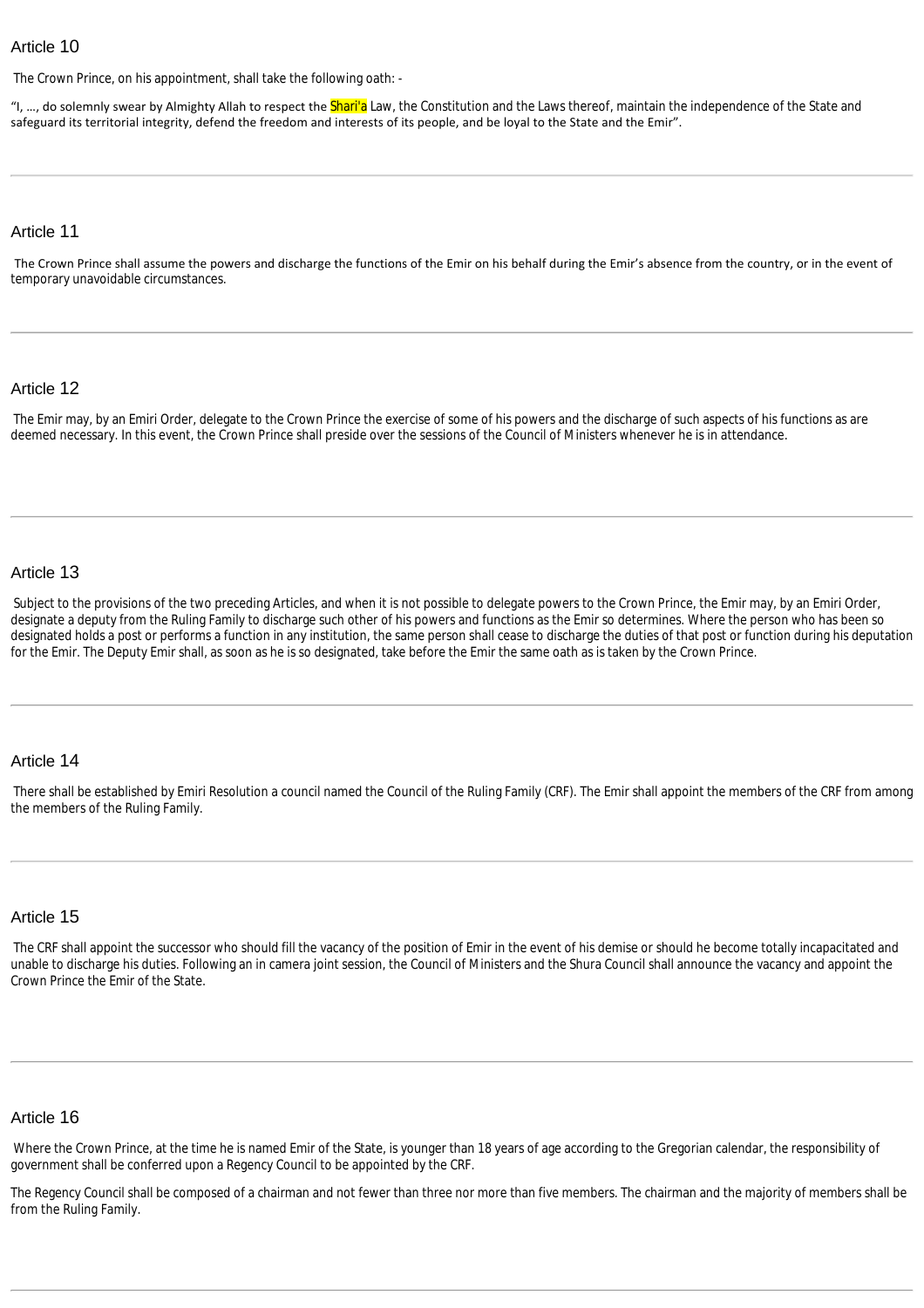The financial emoluments of the Emir, as well as funds allocated for gifts and assistance shall be determined by a resolution issued annually by the Emir.

### <span id="page-3-0"></span>**[Part 2](http://www.almeezan.qa/DownloadPage.aspx?Target=All&type=2&lawID=2284&language=en#)**

<span id="page-3-1"></span>**[Guiding Principles of the Society](http://www.almeezan.qa/DownloadPage.aspx?Target=All&type=2&lawID=2284&language=en#)**

#### Article 18

Justice, benevolence, freedom, equality and high moral standards are core values of the Qatari society.

#### Article 19

The State shall safeguard the foundations of the society and ensure security, stability and equal opportunities for all citizens.

#### Article 20

The State shall strive to reinforce the spirit of national unity, solidarity, and fraternity among all citizens.

#### Article 21

The family is the basis of society. A Qatari family is founded on religion, ethics and patriotism. The Law shall regulate as necessary to protect the family, support its structure, strengthen its ties and protect mothers, children and the elderly.

# Article 22

The State shall provide care for the young and protect them from corruption, exploitation, and the evils of physical, mental and spiritual neglect. The State shall also create circumstances conducive to the development of their abilities in all fields based on a sound education.

#### Article 23

The State shall foster public health, provide the means of prevention of disease and epidemics, and promote their cure in accordance with the Law.

#### Article 24

The State shall foster, preserve and help disseminate the sciences, arts and national cultural heritage, and shall encourage scientific research.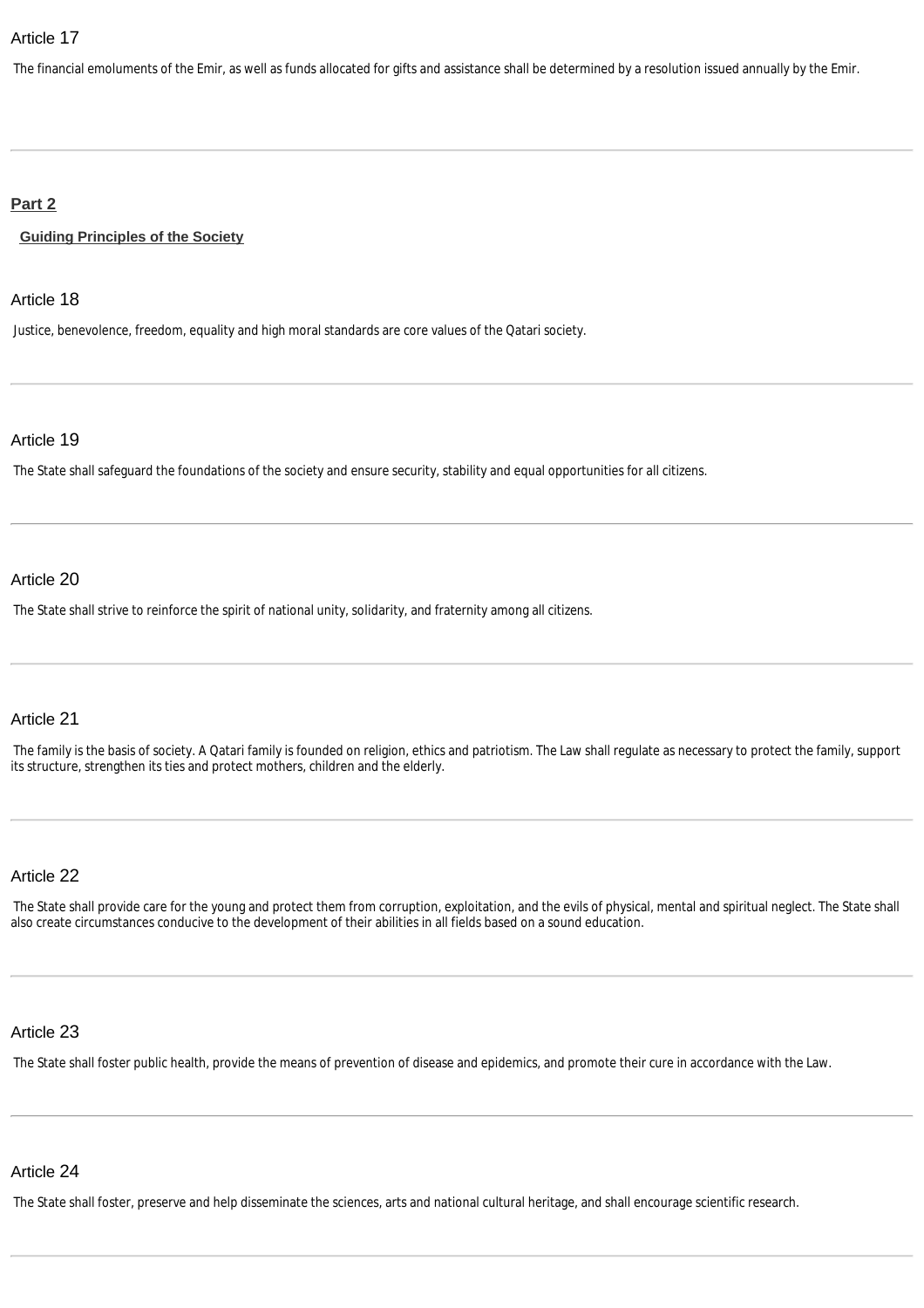Education is one of the basic pillars of social progress. The State shall ensure, foster and promote education.

# Article 26

Ownership, capital and employment constitute the foundation of the social structure of the State; the same are individual rights with a social function and they shall be regulated by the Law.

#### Article 27

Private property is inviolable; no citizen shall be deprived of his/her property except where deemed necessary in the public interest and in the cases prescribed by the Law and in the manner stated therein, provided that the person concerned is fairly compensated.

#### Article 28

The State shall guarantee freedom of economic enterprise on the basis of social justice and balanced cooperation between private and public activity in order to achieve socio-economic development, increase production, ensure public welfare, raise the standard of living and provide job opportunities in accordance with the provisions of the Law.

#### Article 29

Natural wealth and its resources are the property of the State, which shall preserve and exploit them in the best way possible in accordance with the provisions of the Law.

#### Article 30

The employee–employer relationship shall be based on the ideals of social justice and shall be regulated by the Law.

#### Article 31

The State shall encourage investment and shall provide the necessary regulatory framework to create a stable economic environment.

# Article 32

The Law shall regulate State loans.

# Article 33

The State shall conserve the environment and the natural balance thereof in order to achieve comprehensive and sustainable development for all generations.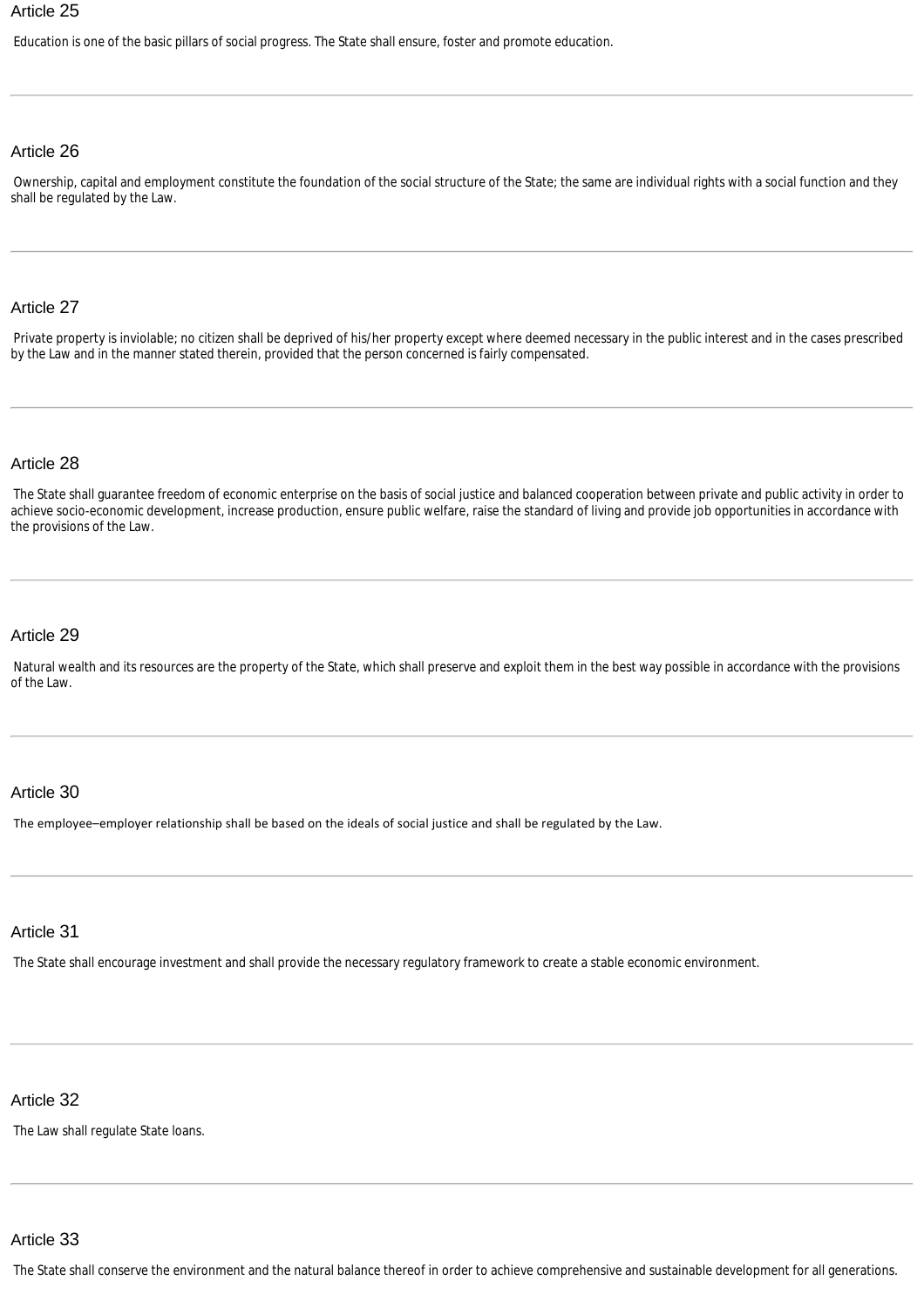#### <span id="page-5-0"></span>**[Part 3](http://www.almeezan.qa/DownloadPage.aspx?Target=All&type=2&lawID=2284&language=en#)**

<span id="page-5-1"></span>**[Public Rights and Duties](http://www.almeezan.qa/DownloadPage.aspx?Target=All&type=2&lawID=2284&language=en#)**

#### Article 34

Citizens shall be equal in terms of public rights and duties.

#### Article 35

All persons are equal before the Law and there shall be no discrimination whatsoever on grounds of gender, race, language or religion.

#### Article 36

Personal freedom shall be guaranteed and no person may be arrested, detained or searched, neither may his freedom of residence and mobility be restricted, save under the provisions of the Law. No person may be subjected to torture or any degrading treatment, and torture shall be deemed a crime punishable by Law.

#### Article 37

The sanctity of the individual's privacy shall be inviolable, and therefore interference in a person's privacy, family affairs, home or correspondence, or any other act of interference that may demean or defame a person, shall not be allowed, save as permitted by the provisions stipulated in the Law.

#### Article 38

No citizen shall be exiled from or denied re-entry to the country.

# Article 39

An accused person is presumed innocent until convicted before a court of law, wherein the necessary guarantees of the right of self-defence are secured.

# Article 40

No crime and no punishment shall apply, save as prescribed by the Law, and the criminal laws shall have no retrospective effect (*Nullum crimen, nulla poena sine praevia lege poenali*). Punishment is personal to the offender such that sentences are non-transferrable and inalienable.

No provisions of the criminal Code shall have retrospective effect. However, it may be stipulated otherwise by a majority of two-thirds of the Shura Council in the case of non-criminal provisions.

# Article 41

Qatari nationality and the rules governing it shall be prescribed by law, and the same shall have a similar power to that of the Constitution.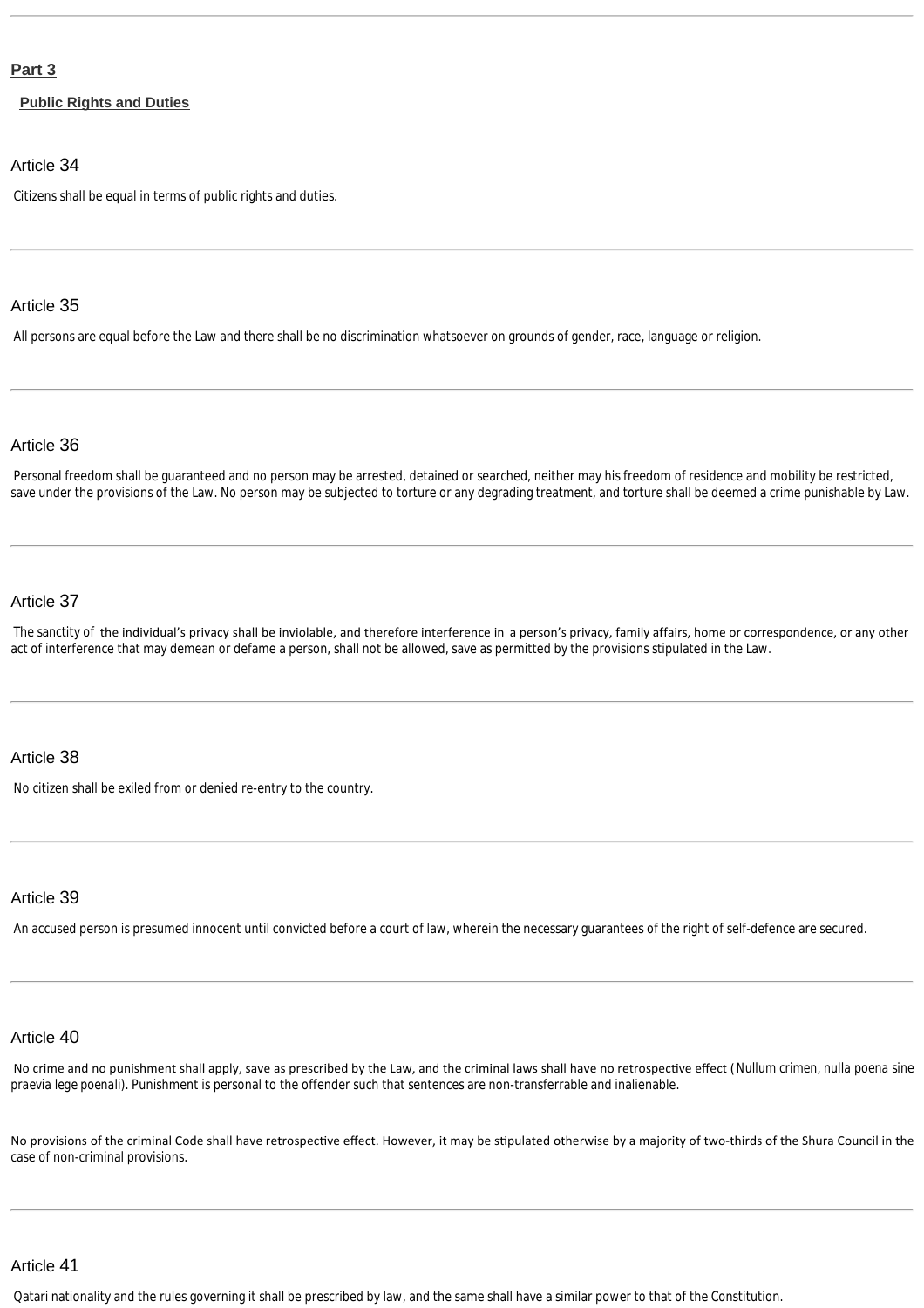The State shall ensure the right of citizens to vote and to be elected in accordance with the Law.

#### Article 43

The taxation system shall be founded on the principles of social justice and taxes may not henceforth be levied save as prescribed by law.

#### Article 44

The right of citizens to assemble in public is guaranteed in accordance with the provisions of the Law.

#### Article 45

The right of citizens to establish associations is guaranteed under the conditions and circumstances set out in the Law.

#### Article 46

Individuals have the right to communicate with public authorities.

#### Article 47

Freedom of expression of opinion and scientific research is guaranteed under the conditions and circumstances set forth in the Law.

#### Article 48

Freedom of the press and media, shall be guaranteed in accordance with the Law.

# Article 49

All citizens have the right to education, and the State shall endeavour to make general education compulsory and free of charge in accordance with the applicable laws and regulations of the State.

# Article 50

Freedom to practice religious rites shall be guaranteed to all persons in accordance with the Law and the requirements of the maintenance of public order and morality.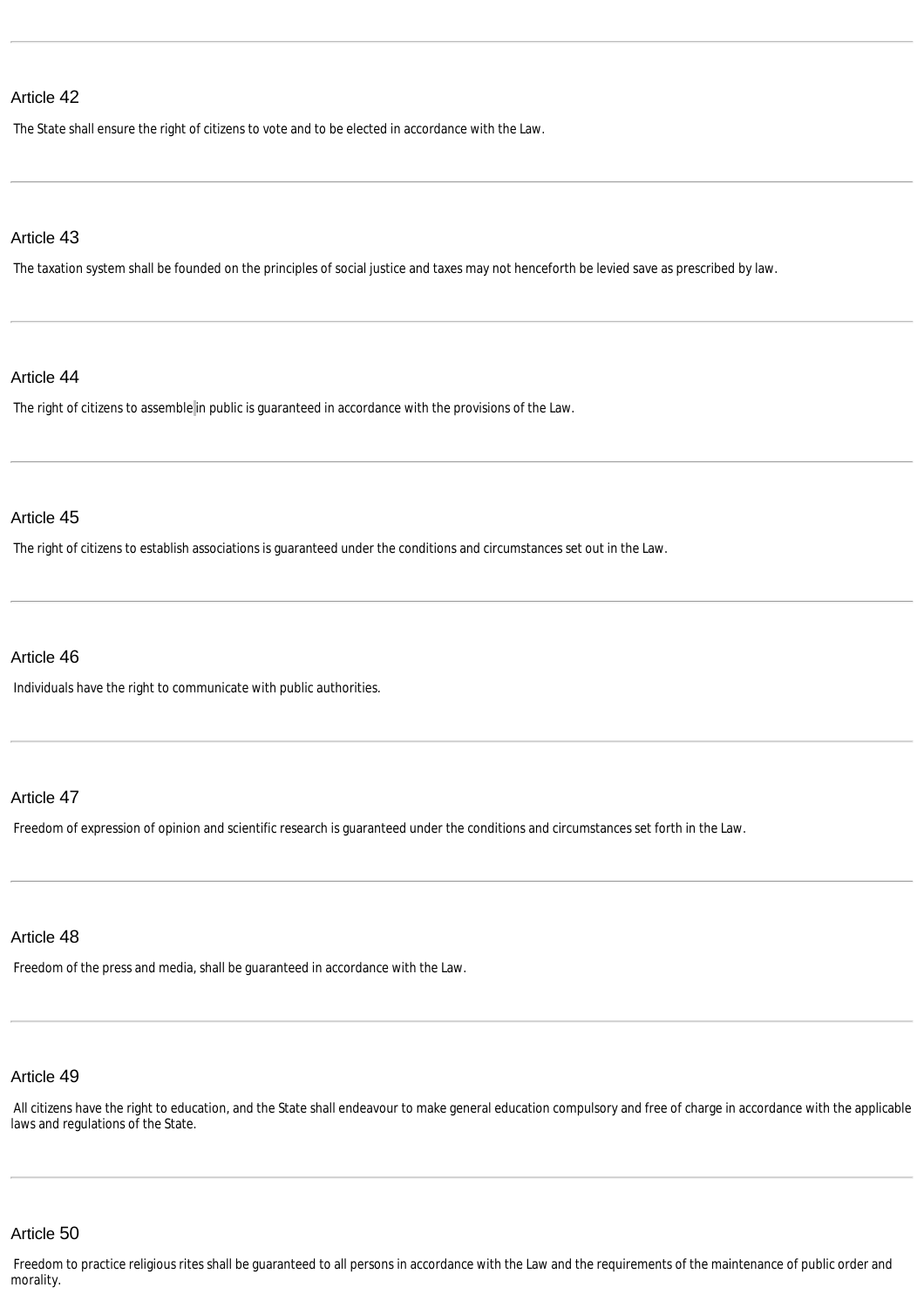The right of inheritance shall be maintained and governed by Shari'a Law.

### Article 52

Every person who is a legal resident of the State of Qatar shall enjoy the protection of his person and property in accordance with the provisions of the Law.

#### Article 53

Defending the country is the duty of every citizen.

# Article 54

A public post is a national service. Those persons who perform public roles/duties shall at all times act in the public interest.

# Article 55

Public funds are inviolable and their protection shall be the duty of everyone in accordance with the Law.

# Article 56

Public confiscation of property is prohibited. Private property confiscation is only by the courts and in cases specified by the Law.

# Article 57

Respect for the Constitution, compliance with the laws issued by the Public Authorities, abiding by the requirements of public order and public decorum, and observing national traditions and deep-rooted customs are duties of all who reside in the State of Qatar or enter its territory.

# Article 58

<span id="page-7-1"></span><span id="page-7-0"></span>The extradition of political refugees is prohibited, and the Law shall determine the conditions for the granting of political asylum.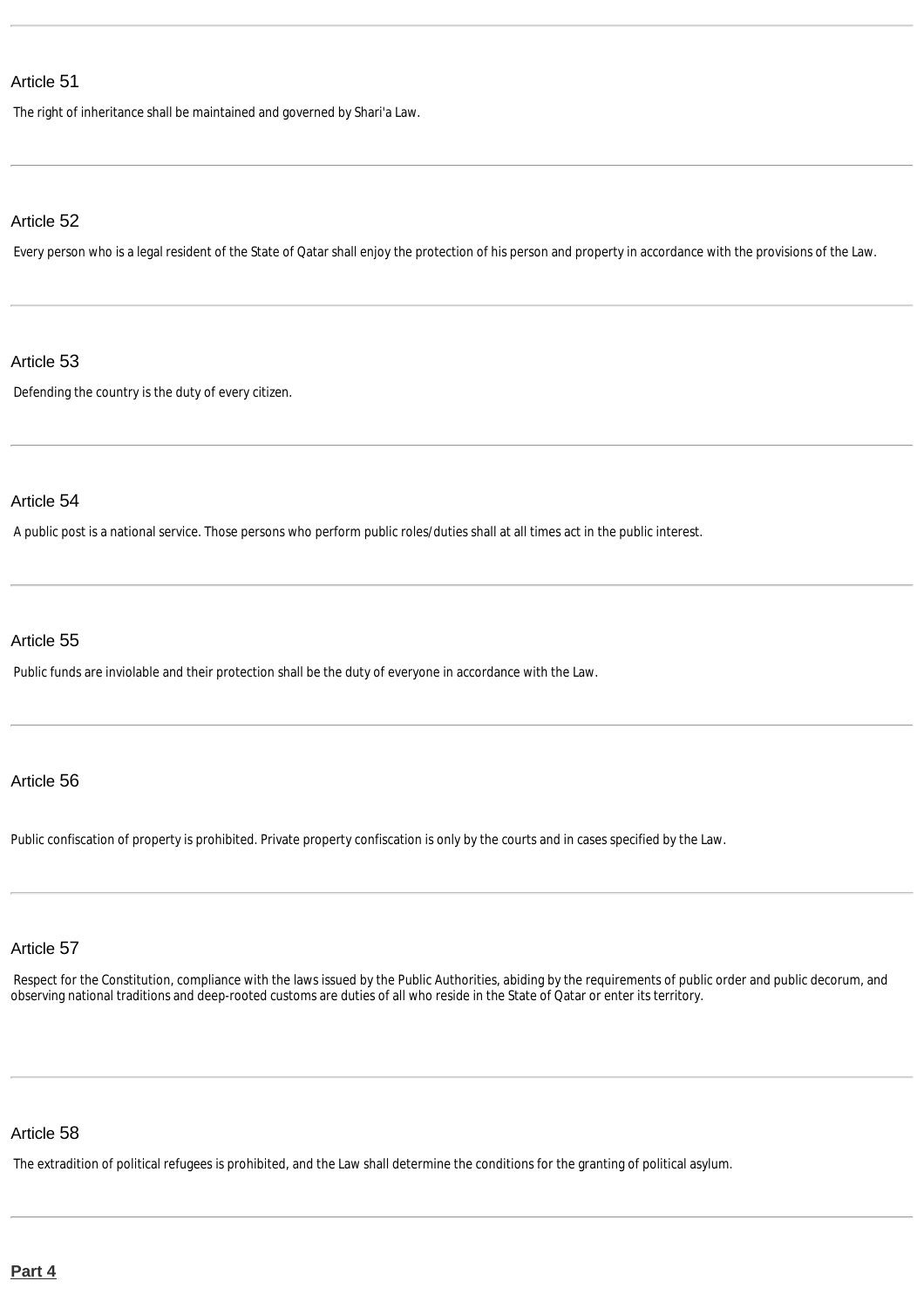#### **[Organization of Powers](http://www.almeezan.qa/DownloadPage.aspx?Target=All&type=2&lawID=2284&language=en#)**

#### <span id="page-8-0"></span>**[Chapter I: General Provisions](http://www.almeezan.qa/DownloadPage.aspx?Target=All&type=2&lawID=2284&language=en#)**

#### Article 59

The people are the source of power, and they shall exercise the same in accordance with the provisions of this Constitution.

#### Article 60

The system of government is based on the separation of powers and their collaboration in the manner specified in this Constitution.

#### Article 61

Legislative authority shall be vested in the Shura Council as prescribed in this Constitution.

### Article 62

Executive authority shall be vested in the Emir, and he shall be assisted by the Council of Ministers as specified in this Constitution.

### Article 63

Judicial Authority shall be vested in the courts of law as prescribed in this Constitution; and judgments of the court shall be pronounced in the name of the Emir.

#### <span id="page-8-1"></span>**[Chapter II: The Emir](http://www.almeezan.qa/DownloadPage.aspx?Target=All&type=2&lawID=2284&language=en#)**

#### Article 64

The Emir is the head of state. His person shall be inviolable and he must be respected by all.

# Article 65

The Emir is the Commander-in-Chief of the armed forces. He shall supervise the same with the assistance of the Defence Council under his direct authority. The said Council shall be constituted by an Emiri Resolution, which will also determine the functions thereof.

# Article 66

The Emir shall represent the State internally and externally, and in all international relations.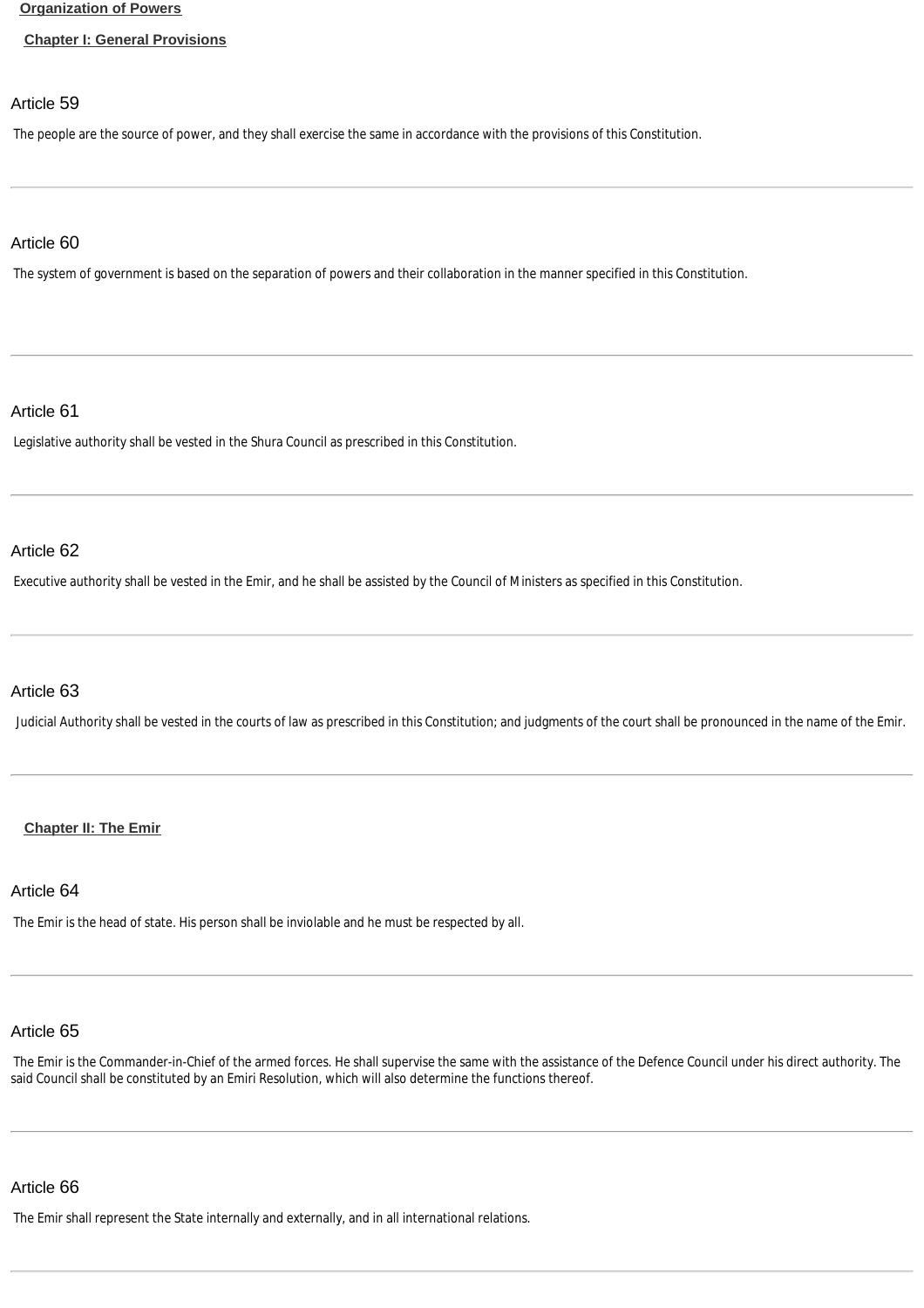The Emir shall discharge the following functions:-

- 1. Drawing up the general policy of the State with the assistance of the Council of Ministers.
- 2. Ratification and promulgation of laws; no law may be issued unless ratified by the Emir.

3. Summoning the Council of Ministers to convene at any time deemed necessary in the public interest; the Emir shall preside over the meetings of the Council of Ministers, which he attends.

- 4. Appointment of civil servants and military personnel and termination of their service in accordance with the Law.
- 5. Accreditation of diplomatic and consular missions.
- 6. Granting pardons or commuting penalties in accordance with the Law.
- 7. Conferring civilian and military orders and badges of honour in accordance with the Law.
- 8. Establishment and regulation of ministries and other government bodies and setting their functions.
- 9. Establishment and regulation of such consultative bodies as are required to assist him in conducting State affairs.
- 10. Any other functions vested in him by this Constitution or the Law.

# Article 68

The Emir shall conclude treaties and agreements by decree and refer them to the Shura Council, accompanied by appropriate explanatory memos. The treaty or agreement shall have the power of law after ratification and publication in the Official *Gazette*. However, reconciliation treaties and those that pertain to the territory of the State, relate to the right of sovereignty or to the public or private rights of the citizen, or involve an amendment to the laws of the State, shall come into force when the same are issued as a law.

All treaty terms shall be expressed on their face and no terms shall be implied.

# Article 69

The Emir may issue a decree declaring martial law in the country in exceptional cases specified by the Law, and in such cases the Emir may take all urgent requisite measures to counter any threat that undermines the safety of the State, the integrity of its territories or the security of its people and interests, or that prevents the organs of the State from performing their duties. However, the decree must specify the nature of such exceptional cases where martial law can be declared and specify measures which should be taken to return to the Rule of Law. The Shura Council shall be notified of this decree within the fifteen days following its issue, and in the event that the Council is not in session for any reason whatsoever, the Council shall be notified of the decree at its first meeting. Martial law shall be declared for a limited period and the same shall not be extended unless approved by the Shura Council.

# Article 70

In cases of extreme urgency, or force majeure that require measures of utmost urgency by issuing special decree-laws, and in such cases when the Shura Council is not in session, the Emir may issue pertinent decrees that have the power of law. Such decree-laws shall be submitted to the Shura Council at its first meeting, and the Council may, within a maximum of forty days from the date of submission and with a two-thirds majority of its members, reject any of these decree-laws, or request amendment thereof to be effected within a specified period of time. Such decree-laws shall cease to have the power of law from the date of their rejection by the Council or when the period for effecting the amendments has expired.

# Article 71

Defensive war shall be declared by an Emiri Decree and aggressive war is prohibited.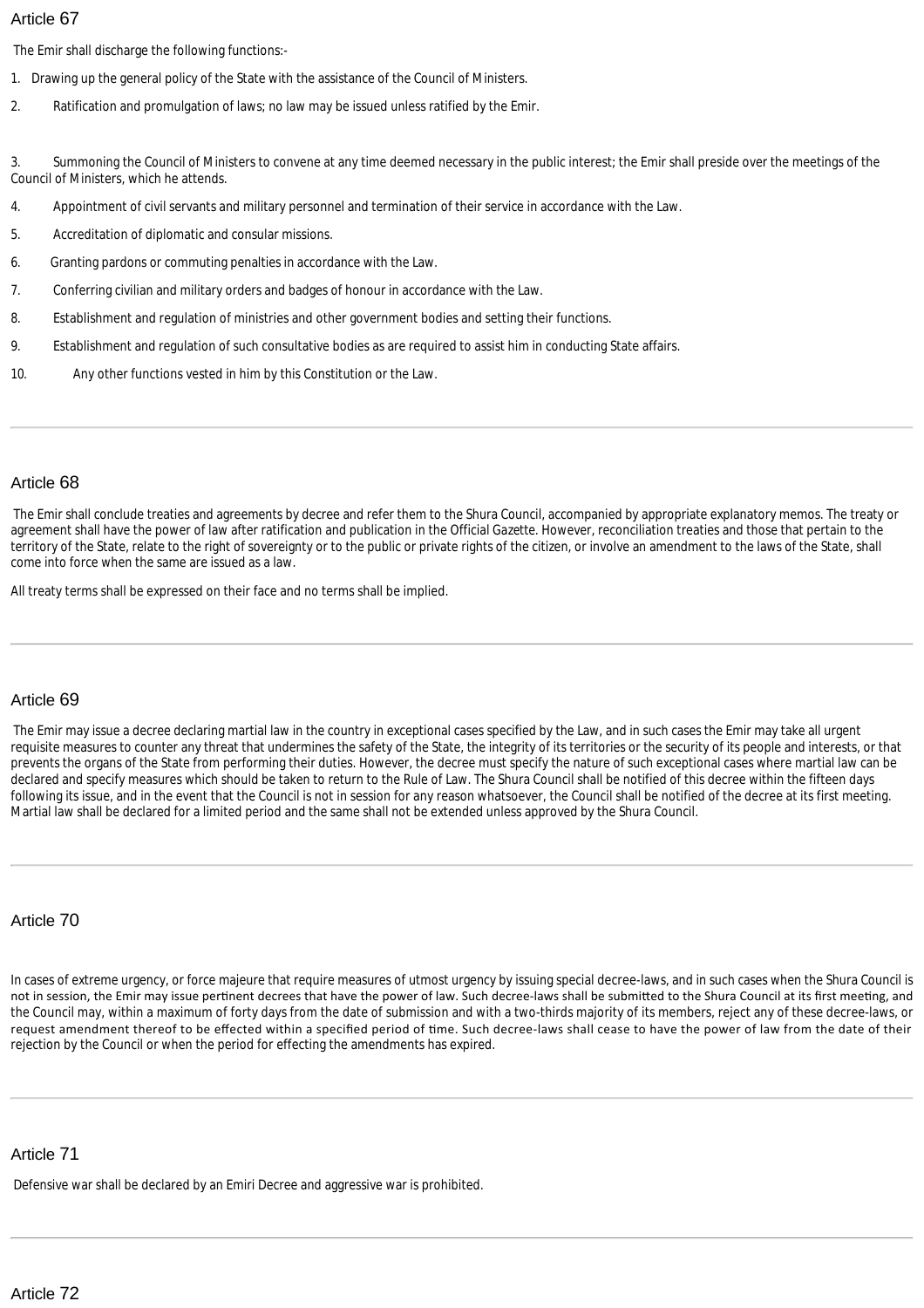The Emir shall appoint the Prime Minister, accept his resignation and remove the Prime Minister from office by an Emiri Order, and the resignation of the Prime Minister or his removal from office shall include all other ministers. In the event of acceptance of resignation or removal from office, the outgoing Council shall continue to conduct urgent business on a temporary emergency basis until such time as a new Council is appointed.

#### Article 73

The Emir shall appoint ministers by an Emiri Order on nomination by the Prime Minister, and he shall accept resignations of ministers and relieve them from office in the same way. Where the resignation of a minister has been accepted, the minister may be entrusted to continue the conduct of urgent business in his role as former minister until his successor is appointed.

#### Article 74

The Emir shall, in a special session convened by the Shura Council prior to the discharge of his functions, take the following solemn oath: "I, …, do solemnly swear by Almighty Allah to respect Shari'a Law, the Constitution and the Law, protect the independence of the State, safeguard its territorial integrity, and defend the freedom and interests of its people".

# Article 75

The Emir shall seek public opinion on important issues pertaining to the interests of the State in a referendum. The question to be decided by such a referendum shall be deemed to be accepted if approved by the majority of voters, and the result of the referendum shall be binding and effective from the date of its announcement. The results shall be published in the Official *Gazette*.

#### <span id="page-10-0"></span>**[Chapter III: The Legislative Authority](http://www.almeezan.qa/DownloadPage.aspx?Target=All&type=2&lawID=2284&language=en#)**

#### Article 76

The Shura Council shall assume legislative authority, approve the general policy of the government and the budget, and shall exercise control over the executive authority as specified in this Constitution.

#### Article 77

The Shura Council shall consist of forty-five members, thirty of whom shall be elected by direct, general secret ballot, and the Emir shall appoint the remaining fifteen members from amongst the ministers or any other persons.

The term of office of the appointed members of the Shura Council shall expire when these members resign their seats or are relieved of their posts.

#### Article 78

The election system shall be determined by legislation in which the conditions and procedures of nomination and election are specified.

# Article 79

The electoral constituencies into which the State is divided shall be determined by a decree.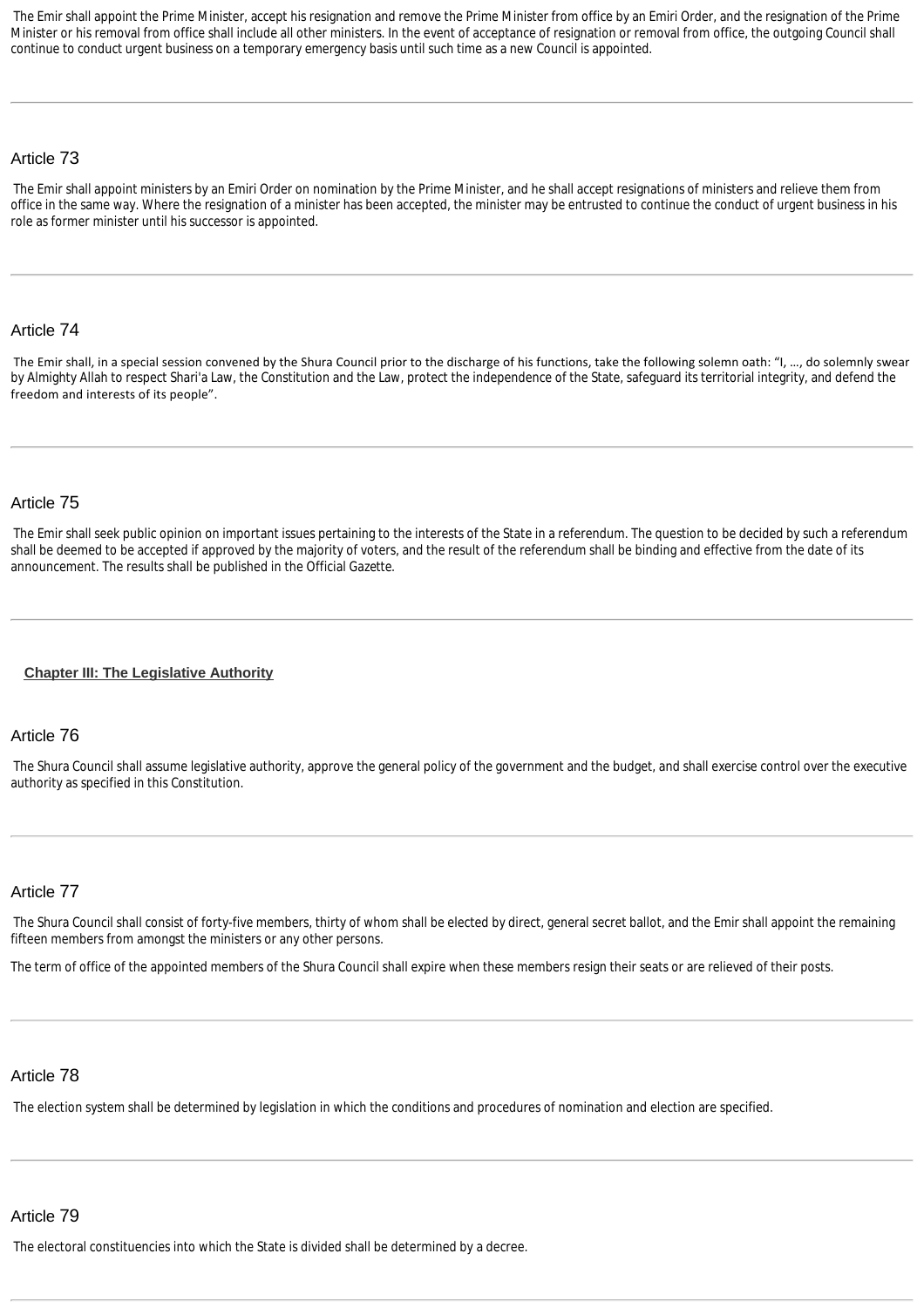The members of the Advisory Council (Shura) must fulfill the following conditions:

The members of the Advisory Council (Shura) must fulfill the following conditions:

- 1. be Qatari nationals;
- 2. be not less than thirty calendar years of age at the close nominations;
- 3. be fluent in the reading and writing of Arabic;

4. must not have been convicted by a competent court of law for an offence involving immoral behaviour or dishonesty, unless rehabilitated in accordance with the Law; and

5. be eligible to vote as determined by electoral law.

### Article 81

The term of office of the Shura Council shall be four calendar years commencing from the date of the first meeting, and the election of a new Council shall be conducted during the last ninety days of the aforementioned term. Any member whose term of office expires may be re-elected, and where the election is not held at the expiry of the Council's term of office or is delayed for any reason whatsoever, the term of office shall continue until a new Council is elected. The legislative term shall not be extended save by necessity and by decree provided that the said extension shall not exceed the period of one legislative term.

#### Article 82

The competent Judicial Authority to decide on the validity of members' election to the Shura Council shall be determined by the Law.

### Article 83

Where for any reason the seat of one of the elected members of the Shura Council falls vacant at least six months before expiry of the Council's term of office, a successor shall be elected within two months from the date of notification of such vacancy. Where, on the other hand, the seat of an appointed member falls vacant, a new member shall be appointed to fill the vacancy. In both cases, the new member shall complete the term of his predecessor.

#### Article 84

The annual term of session of the Council shall be at least eight months, and the Council may not adjourn the session until the budget of the State is approved.

#### Article 85

The Shura Council shall commence its annual ordinary session upon convocation by the Emir in the month of October every year.

#### Article 86

Notwithstanding the preceding two Articles, the Emir shall summon the Council within one month of the conclusion of a general election for its first meeting following the election.

Where the convening of the Council is delayed during this term from the date prescribed by the preceding Article, the duration of the term of the Council shall be reduced by the length of time of that delay.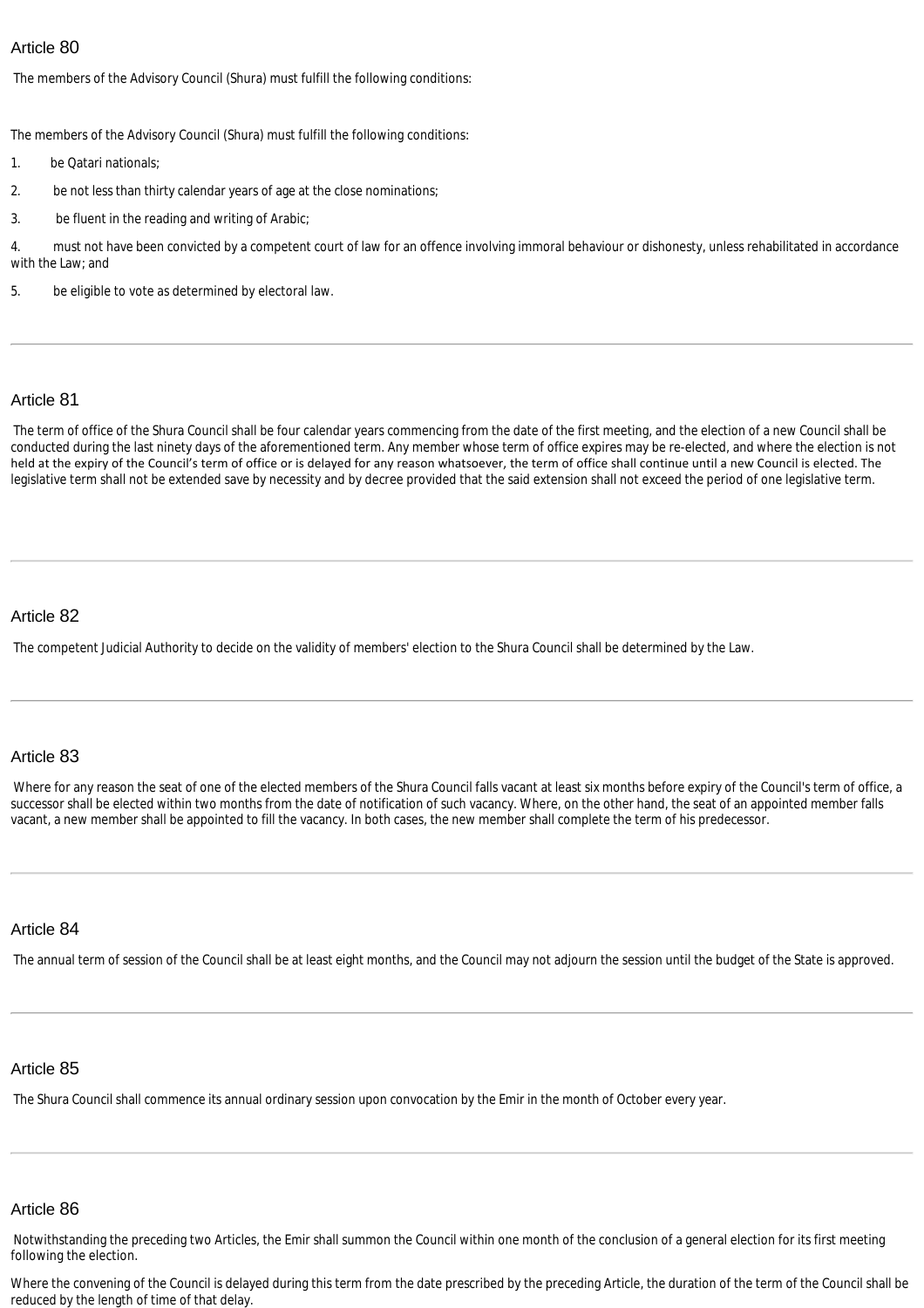The Emir or his nominated representative shall open the annual term of the session of the Shura Council and give a comprehensive speech in which he addresses the affairs of the State.

#### Article 88

In case of necessity, the Emir, by a decree or at the request of a majority of the members of the Council, shall call an extraordinary meeting of the Shura Council. In the case of an extraordinary session, the Council shall not look into any matters other than those for which it has been convened.

#### Article 89

Summoning and adjourning ordinary and extraordinary sessions of the Council shall be by decree.

#### Article 90

The Emir may, by a decree, postpone a meeting of the Shura Council for a period not exceeding one month, but the postponement of such meeting shall not be repeated during any one term, save with the approval of the Council and for a single period of one month, and such a period shall not be deemed part of the term of the session.

#### Article 91

The Council shall hold its meetings at its official seat in Doha City. However, the Emir may convene the Council in any other place.

#### Article 92

In an open session and prior to the discharge of their duties with the Shura Council, the members shall take the following solemn oath:- "I, ..., do solemnly swear by the Almighty Allah to be loyal to the country and to the Emir, respect Shari'a Law, the Constitution and the Law, safeguard the interests of the people and perform my duties with honesty and integrity".

#### Article 93

The Council at its first meeting shall elect a Speaker and Deputy Speaker from among the members for the duration of its term of office. In the event of either position becoming vacant, the Council shall elect a replacement to serve for the remainder of the Council's term. The election shall be by secret ballot and by absolute majority of the votes of attending members; should such majority not be obtained on the first vote, a second vote shall be held between the two members with the highest numbers of votes. Where there is a tie between the second of the two who obtained the most votes and another candidate, this third candidate shall run in the second vote and in such an eventuality the election shall be determined by relative majority. In the event that more than one candidate obtains equal votes, the choice will be made by allotment. The session shall be chaired by the most senior member until the Speaker is elected.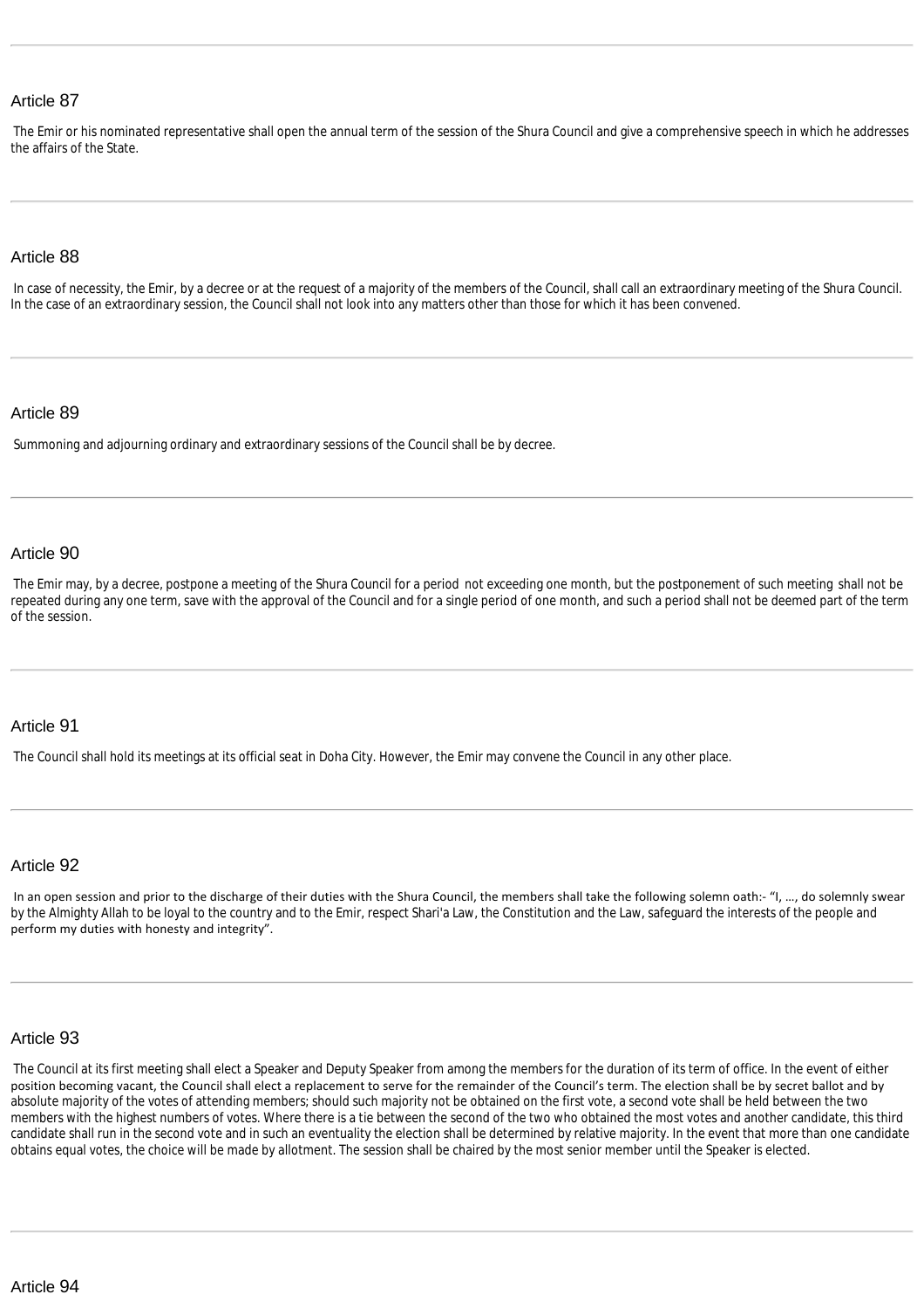Within two weeks of the commencement of its annual session, the Council shall form such committees from among the members as may be necessary for the performance of its functions. Such committees may discharge their functions during the recess of the Council in preparation for submission to the Council, at the beginning of the following session, of the results of their work.

### Article 95

The Council shall have a bureau consisting of the Speaker, his deputy and chairs of committees and it shall have a general secretariat to assist the Council in the discharge of its functions.

#### Article 96

Maintaining order in the Council shall be the function of the Speaker.

#### Article 97

The Shura Council shall make regulations governing its internal order and conduct of business, the work of committees, the organization of sessions, procedural and voting rules and all functions stipulated in this Constitution. The regulations shall determine disciplinary penalties for any members violating orders, or failing to attend sessions of the Council or committees without acceptable reason; and the aforementioned regulations shall be issued by law.

#### Article 98

Sittings of the Council shall be public, but they may also be held in camera at the request of one-third of the members of the Council or at the request of the Council of Ministers.

#### Article 99

For the sessions of the Council to be a quorum, the majority of the members must be present and the Speaker or his Deputy must also be present. In the event that a quorum is not attained, the session shall be adjourned to the next sitting.

#### Article 100

The resolutions of the Council shall be passed by absolute majority of the attending members save in cases that require a special majority, and in the event that the votes are equal, the Speaker shall have the casting vote.

#### Article 101

Membership of the Council ceases by reason of:

- 1. Death or serious incapacity,
- 2. Expiry of term of membership,
- 3. Resignation,
- 4. Removal from office,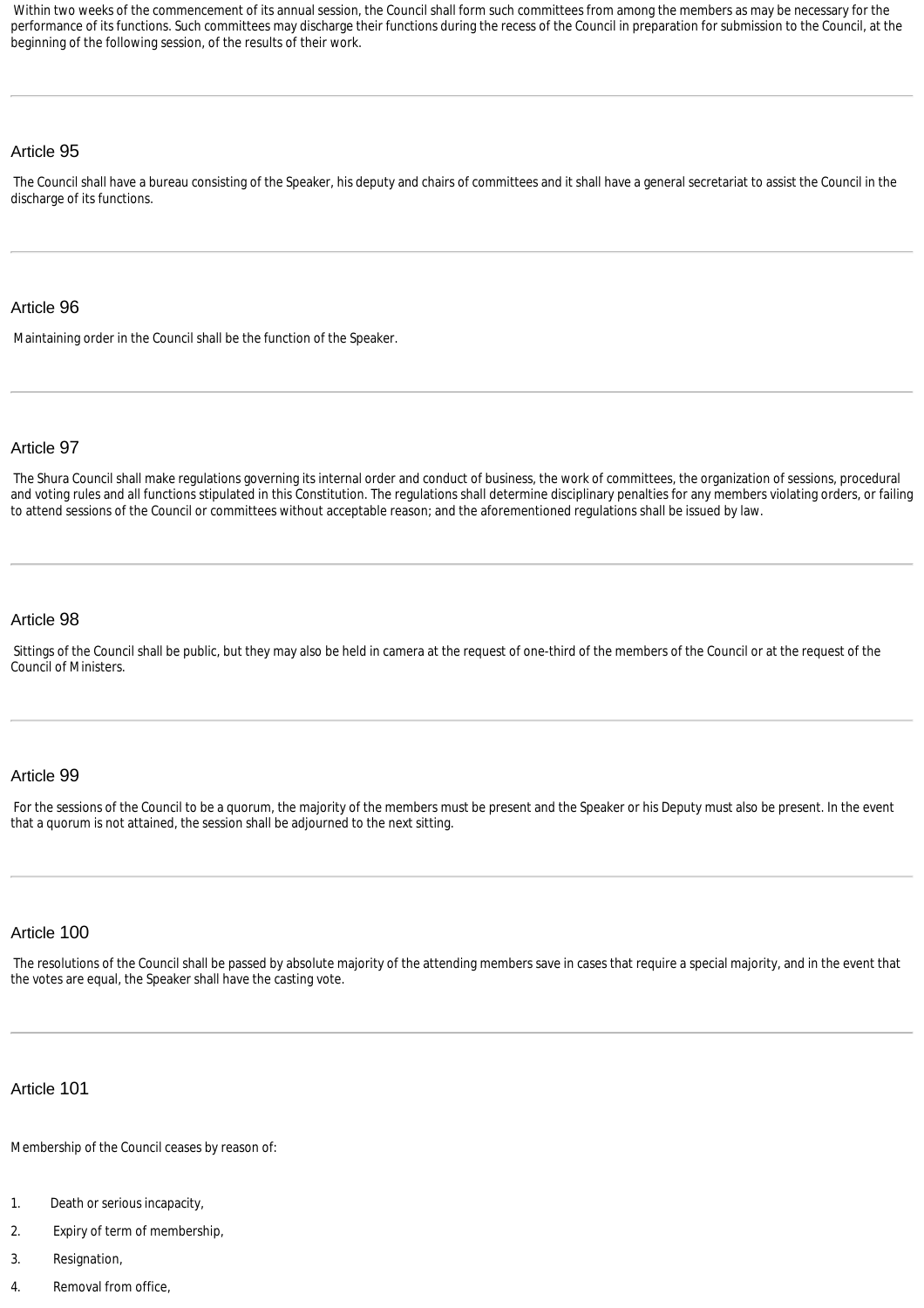The resignation of a member shall be made in writing to the Speaker. The Speaker shall submit the resignation to the Council to determine its acceptance or refusal. The rules pertaining to this matter shall be specified by internal regulations.

#### Article 103

No member may be removed from the Council unless he loses its confidence and esteem, or becomes disqualified through lack of one of the conditions of membership on the basis of which he was elected, or unless he is in breach of the duties of membership. A resolution for removal from the Council shall be taken by a two-thirds majority of the members of the Council.

#### Article 104

The Emir may dissolve the Council by a decree in which the reasons for the dissolution shall be stated. However, the Council shall not be dissolved twice for the same reason. Where the Council is dissolved, the election of a new Council shall take place within a period not exceeding six months from the date of dissolution. Until a new Council is elected, the Emir, with the assistance of the Council of Ministers, shall assume the power of legislation.

#### Article 105

- 1. Every member of the Council shall have the right to propose legislative bills, and every proposal shall be referred to the relevant committee of the Council for scrutiny. This committee will in turn submit recommendations to the Council. If the Council agrees to the amendments, the same shall be referred in draft form to the government for study and opinion. Such draft shall be returned to the Council during the same or the following session.
- 2. Any legislative bill rejected by the Council may not be re-introduced during the same session.

#### Article 106

1. Any draft law passed by the Council shall be referred to the Emir for ratification.

2. If the Emir declines to approve the draft law, he shall return it, together with the reasons for such rejection, to the Council within three months of the date of referral.

3. In the event that a draft law is returned to the Council within the period specified in the preceding paragraph and the Council passes the same again with a twothirds majority of all its members, the Emir shall ratify and promulgate it. The Emir may, in exceptional circumstances, order the suspension of such Law for the period that he deems necessary to serve the higher interests of the country. If, however, the draft law is not passed by a two-thirds majority, it shall not be reconsidered within the same session.

#### Article 107

The general draft budget shall be submitted to the Shura Council at least two months from the start of the fiscal year, and the draft budget shall not come into force except by Council approval.

The Shura Council may, with the approval of the government, make amendments to the draft budget, and in the event that the draft budget is not passed before the start of the fiscal year, the previous budget continues to be effective until the new budget is passed.

The Law shall define the method of preparing the budget and shall specify the fiscal year.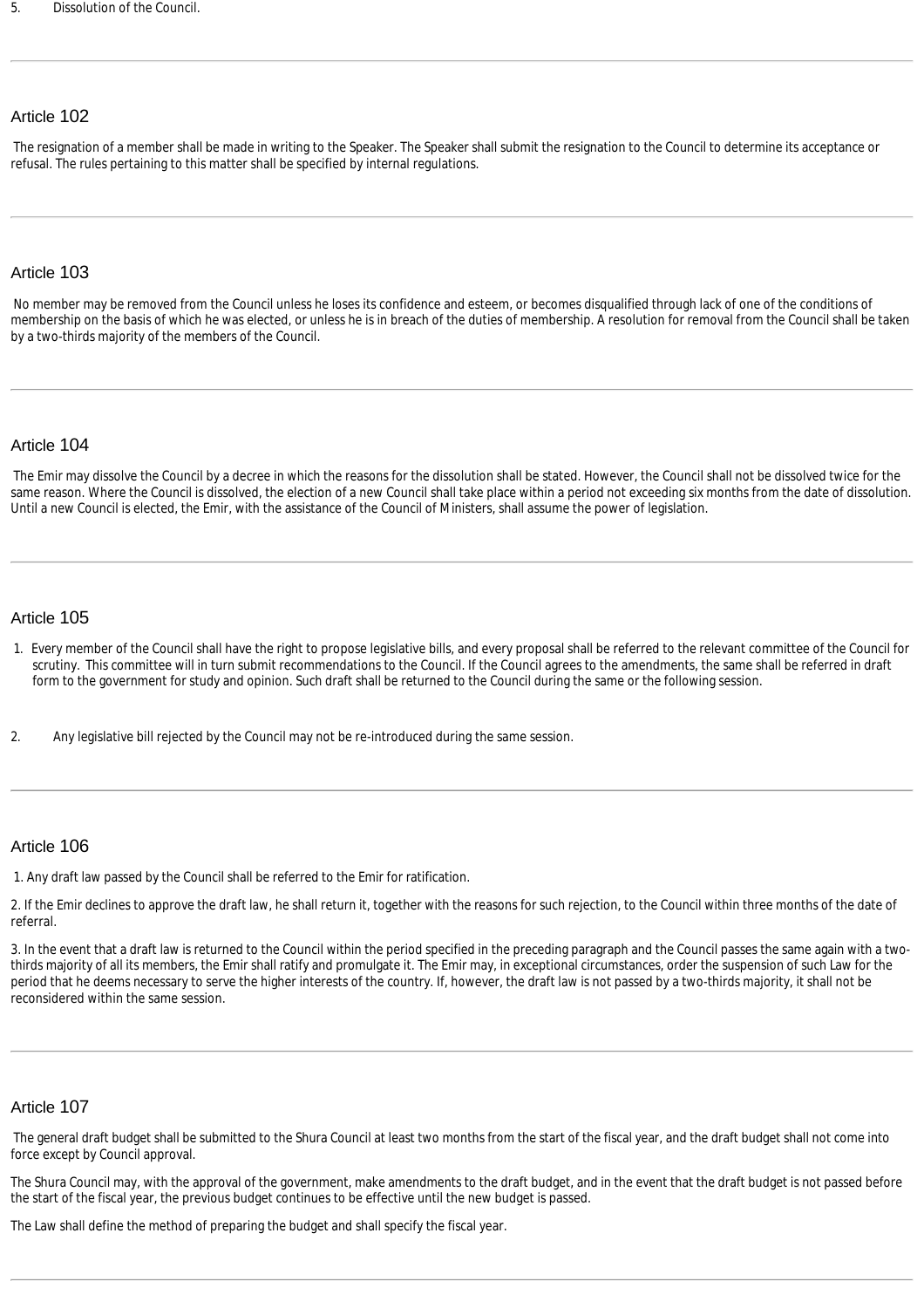The Shura Council shall have the right to forward proposals relative to public matters to the government. If the government is unable to comply with such aspirations, it must give its reasons to the Council. The Council may comment only once on the government's statement.

#### Article 109

Every member of the Shura Council may address a point of clarification to the Prime Minister and to any of the ministers pertaining to matters within their jurisdiction; only the person who raised the question has the right to comment once on the response.

#### Article 110

Every member of the Shura Council may address an interpellation to ministers on matters within their jurisdiction. An interpellation may not be made unless it is agreed on by one-third of the members of the Council. Such an interpellation may not be discussed until at least ten days from the date of submission, save in urgent circumstances and provided the minister agrees to the reduction of this period.

#### Article 111

Every minister is responsible to the Shura Council for the performance of his ministry, and a minister may not be subjected to a vote of confidence save after an interpellation addressed to him. The vote of confidence shall be discussed if the minister so desires, or upon a request signed by fifteen members. The Council may not issue a resolution in this respect until at least ten days from the date of the submission of the request or expression of desire and a motion of no confidence in the minister shall be passed by a two-thirds majority of the members of the Council. The minister shall be deemed to have relinquished his office as of the date of the no-confidence resolution.

#### Article 112

A Minister of the Council shall in no circumstances be held blamable for opinions or statements he makes in respect of matters within the jurisdiction of the Council.

#### Article 113

1. Except when a member of the Shura Council is found *in flagrante delicto*, a member shall not be arrested, detained, searched or subjected to investigation without the prior permission of the Council. Where the Council has not issued a resolution on the request for such permission within one month from the receipt of the said request, permission shall be deemed to have been given. The permission shall be issued by the Speaker of the Council when the latter is not in session.

2. In a case of *in flagrante delicto*, the Council must be notified of the measures taken against the offending member, and where the Council is not in session, such notification should be made at the first subsequent session.

# Article 114

Members of the Council shall not be permitted to assume roles within public office save in exceptional cases where permissible under the Constitution.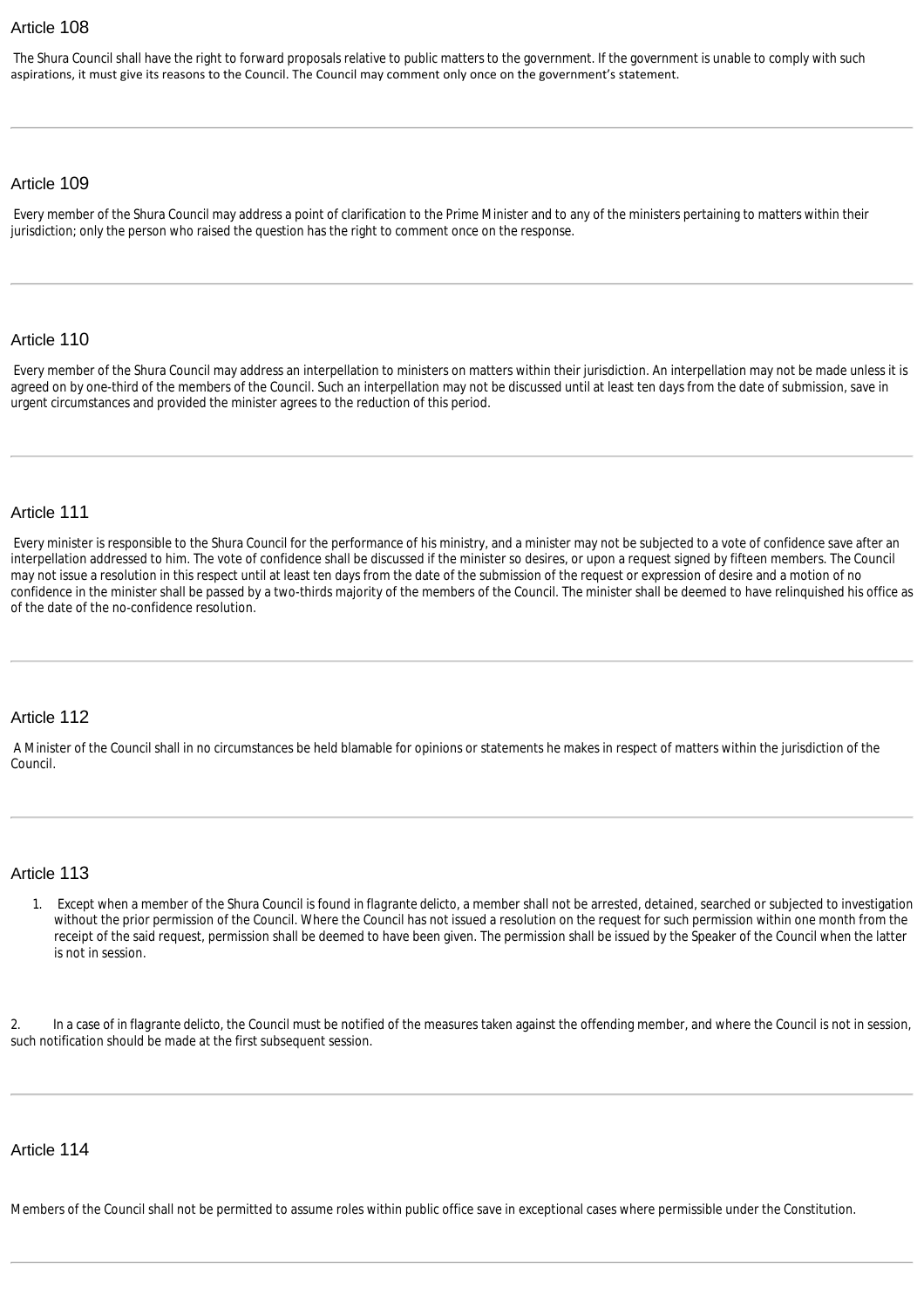The members of the Shura Council shall aim to conduct themselves in such a way as to serve the interests of the country and shall not in any way use their official positions to further their own interests or those of their acquaintances. The Law shall determine any proscribed activities for members of the Shura Council.

# Article 116

The Speaker of the Council, his Deputy and the members shall be remunerated as determined by law. Such remuneration shall be due as of the date of taking the oath before the Council.

# <span id="page-16-0"></span>**[Chapter IV: The Executive Authority](http://www.almeezan.qa/DownloadPage.aspx?Target=All&type=2&lawID=2284&language=en#)**

# Article 117

No one save a person of original Qatari nationality shall assume a ministerial post.

#### Article 118

The formation of the Council of Ministers shall be by Emiri Order at the proposal of the Prime Minister. The Emir may entrust the Prime Minister or any other minister with responsibility for one or more ministries, and the Law shall specify the powers of ministers.

# Article 119

Prior to assuming office, the Prime Minister and the ministers shall take the following oath before the Emir:-

"I,…, do solemnly swear by Almighty Allah to be loyal to the country and to the Emir , respect Shari'a Law, the Constitution and the Law, fully safeguard the interests of the people, perform my duties faithfully, conscientiously, and with honour, and fully safeguard the territorial integrity and safety of the State".

### Article 120

The Council of Ministers shall assist the Emir in discharging his functions and exercising his powers in accordance with this Constitution and the provisions of the Law.

#### Article 121

As determined in this Constitution and in the provisions of the Law, the Council of Ministers, in its capacity as the highest executive organ, shall administer all the internal and external affairs falling within its jurisdiction. The Council of Ministers shall specifically perform the following functions:

1. Drafting of laws and decrees and submission of the same to the Shura Council for debate. Should such draft laws be approved by the Advisory Council, they shall be referred to the Emir for ratification and promulgation in accordance with the provisions of this Constitution.

2. Approval of the regulations and decisions prepared by ministries and other government organs related to their respective jurisdiction, for the implementation of the Law in accordance with their provisions.

- 3. Supervision of the implementation of laws, decrees, regulations and resolutions.
- 4. Establishment and regulation of government departments, public authorities and corporate bodies in accordance with the Law.
- 5. Supreme control of the financial and administrative systems of the government.

6. Appointment and dismissal of civil servants in cases where such appointments and dismissals do not fall within the jurisdiction of the Emir or the power of the ministers as specified by the Law.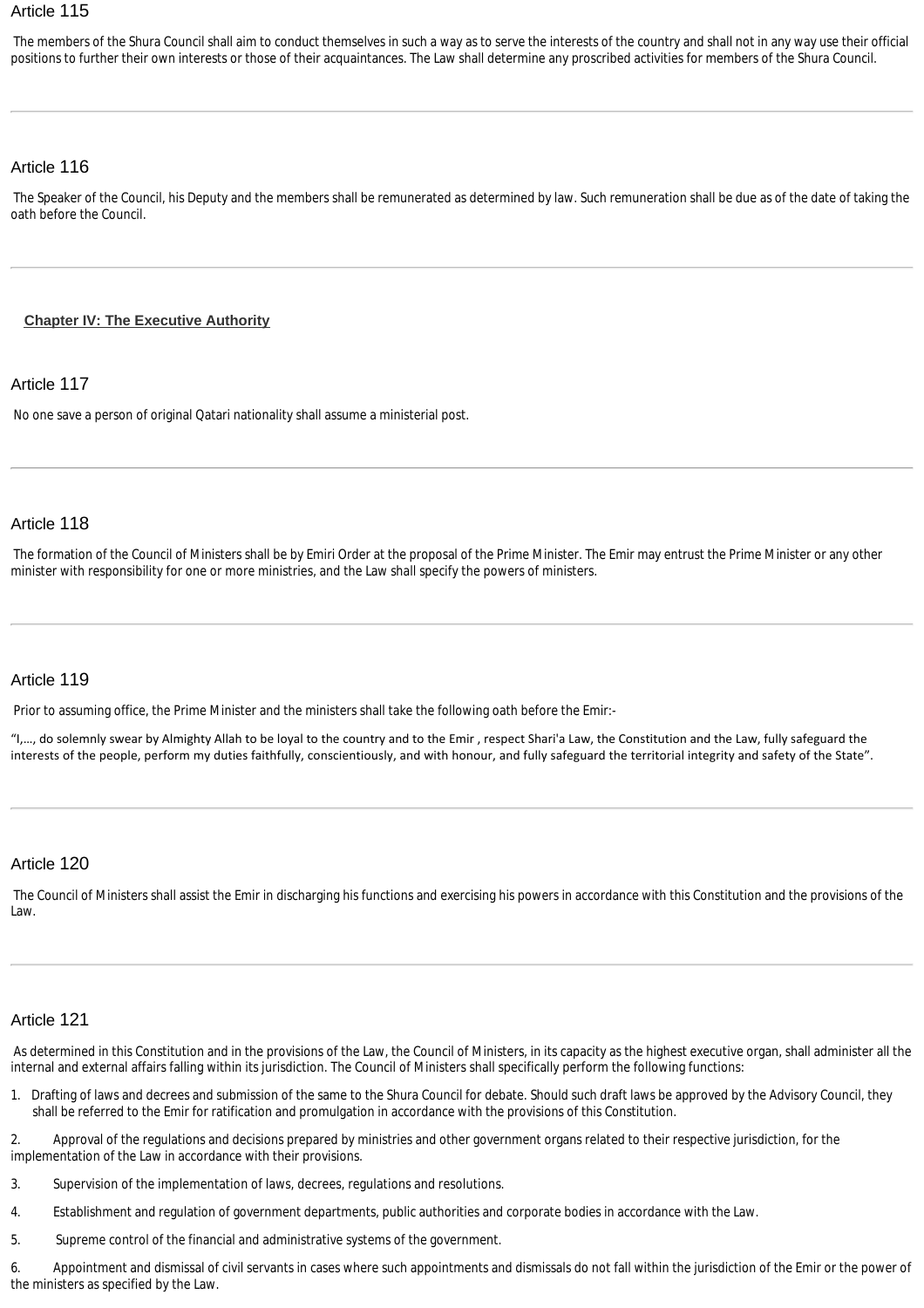7. Drafting general regulations that adequately ensure the maintenance of internal security and public order in all parts of the State in accordance with the Law.

8. Administration of the finances of the State and preparation of its draft budget as determined by this Constitution and the provisions of the Law.

9. Approval of economic projects and methods of their implementation.

10. Preserving the interests of the State abroad and maintenance of its international relations and foreign affairs.

11. Preparation of a report at the beginning of every fiscal year to include to include a detailed statement of home and international policies. The report shall be accompanied by a plan proposing the most advantageous ways of achieving comprehensive development of the State, providing the necessary conditions for its development and prosperity, and consolidating its security and stability in accordance with the basic guiding principles of the policy of the State as stated in this Constitution. The said report shall be submitted to the Emir for approval.

12. Any other functions vested in it by this Constitution or the Law.

#### Article 122

The ministers shall implement general government policy, each within the limits of their own jurisdiction.

The Emir may request the Prime Minister and the ministers to submit reports on any State matter that falls within their remit.

#### Article 123

The Prime Minister and the ministers are collectively responsible to the Emir for the implementation of general government policy, and each one of them is individually responsible to the Emir for the manner in which he carries out his duties and exercises his functions.

#### Article 124

The Law shall determine the remuneration of the Prime Minister and the ministers, and all provisions pertaining to ministers shall apply to the Prime Minister unless otherwise stipulated.

#### Article 125

The Prime Minister shall preside over the sessions of the Council of Ministers, organize its proceedings and supervise coordination of work among the various ministries in order to achieve unity and harmony among the governmental organs of the State. The Prime Minister shall sign, in the name and on behalf of the Council of Ministers, decisions made by the Council. He shall also submit to the Emir the decisions of the Council on matters requiring an Emiri Resolution for approval and promulgation in accordance with the provisions of this Constitution.

#### Article 126

The meetings of the Council of Ministers shall be quorum if a majority of its members are present, provided that the Prime Minister or his deputy is present. The discussions of the Council shall be in camera, and its decisions shall be made by a majority of the members present. In cases where votes are equal, the Prime Minister shall have the casting vote. The minority shall abide by the opinion of the majority.

#### Article 127

The Council of Ministers shall establish its own internal regulations and it shall have a general secretariat to assist in the discharge of its functions.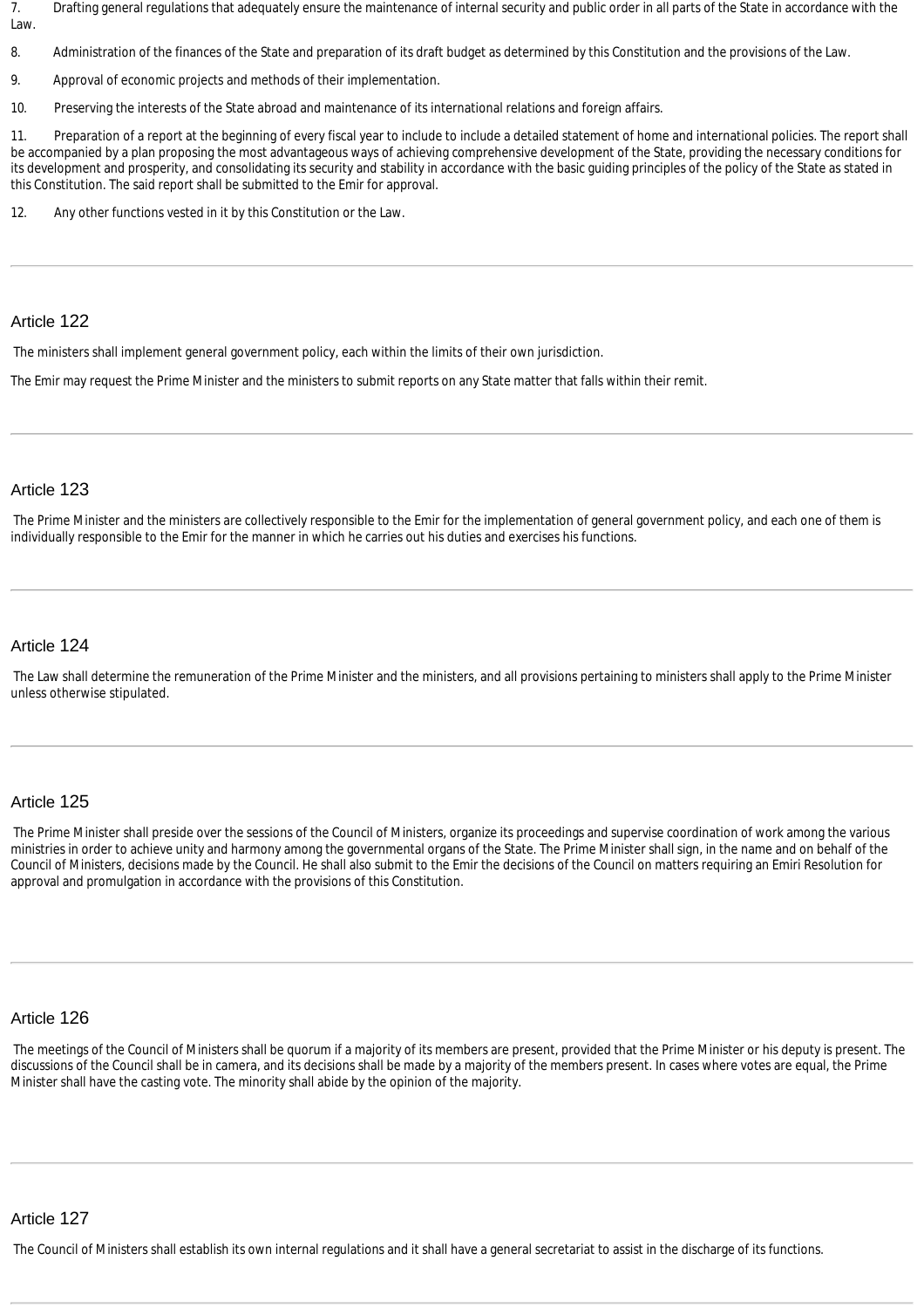On taking up their positions, ministers shall aim to serve the interests of the country and shall not in any way misuse their official positions to further their own interests or those of their acquaintances. The Law shall determine activities that are restricted for ministers and actions committed during their term of office for which they are accountable, and the said Law shall specify the manner of accountability.

#### <span id="page-18-0"></span>**[Chapter V: The Judicial Authority](http://www.almeezan.qa/DownloadPage.aspx?Target=All&type=2&lawID=2284&language=en#)**

#### Article 129

The supremacy of the Law is the foundation of governance in the State. The honour of the judiciary, its integrity and the impartiality of judges safeguard the rights and liberties of the people.

#### Article 130

The judiciary shall be independent and it shall be vested in courts of different jurisdictions. The courts shall pass their judgments according to the Law.

#### Article 131

The independence of the Judiciary shall be safeguarded and no interference whatsoever shall be permitted with court proceedings and the course of justice.

#### Article 132

The Law shall regulate the levels and divisions of courts and define their jurisdiction and powers. The jurisdiction of military tribunals is restricted, except when martial law is in force, to military crimes committed by staff of the armed and the security forces within the limitations specified by the Law.

#### Article 133

Court sessions shall be public except when a court decides, in the interests of public order or morality, to hold them in camera. In all cases, judgments shall be pronounced in an open session.

#### Article 134

Judges cannot be removed from office save in cases specified by the Law. The said Law shall also specify the rules and disciplinary procedures applicable to judges.

### Article 135

Access to justice shall be guaranteed to all people. The Law shall specify the procedures and manner of exercising this right.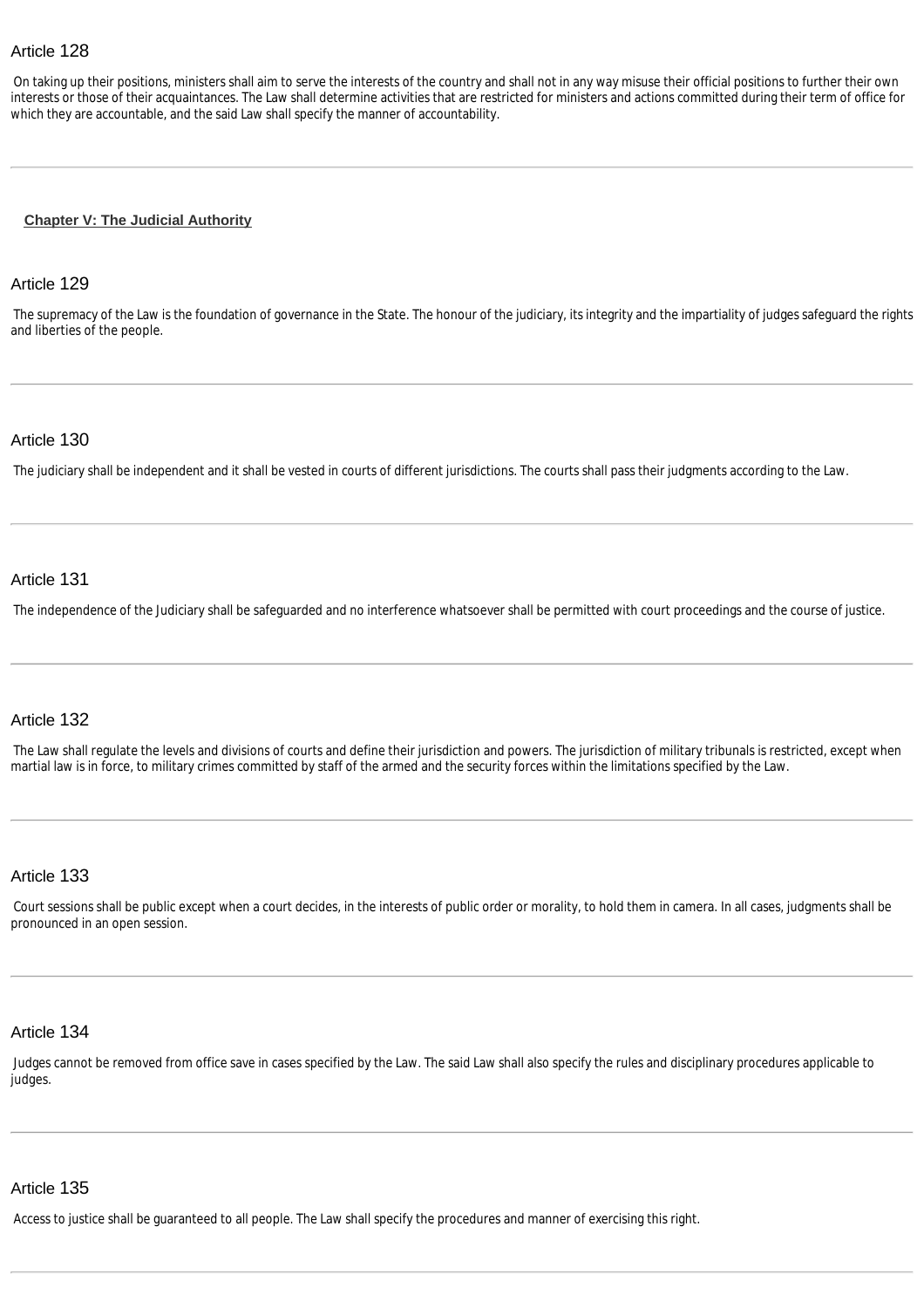The Public prosecutor shall conduct public prosecutions in the name of the people, supervise law enforcement, and ensure the application of criminal laws. The law shall regulate the functions of this body and shall set out details pertaining to the tenure/conditions of employment/functions/roles/responsibilities of staff in the office of the Public Prosecutor.

#### Article 137

The judiciary shall have a Supreme Council to supervise the proper functioning of courts of law and their auxiliary organs. The Law shall determine the composition, powers and functions of the said Council.

#### Article 138

The Law shall determine the competent body entrusted with the settlement of administrative disputes and define its structure and manner of discharging its functions.

#### Article 139

The Law shall regulate the method of settling conflicts of jurisdiction or judgment among the judicial bodies.

# Article 140

The Law shall specify the competent judicial body for the settling of disputes pertaining to the constitutionality of laws and regulations and shall define its powers, appeals systems and the procedures to be followed before the said body. It shall also specify the consequences of a judgment.

#### <span id="page-19-0"></span>**[Part 5](http://www.almeezan.qa/DownloadPage.aspx?Target=All&type=2&lawID=2284&language=en#)**

<span id="page-19-1"></span>**[Concluding Provisions](http://www.almeezan.qa/DownloadPage.aspx?Target=All&type=2&lawID=2284&language=en#)**

Article 141

#### **Article 141**

The Emir shall promulgate this Constitution and it shall come into force the day immediately following the date of its publication in the Official *Gazette*.

# Article 142

Laws shall be published in the official *Gazette* after ratification and promulgation within two weeks of their issue, and unless otherwise stated in the laws, such laws shall come into force a month after the date of their publication.